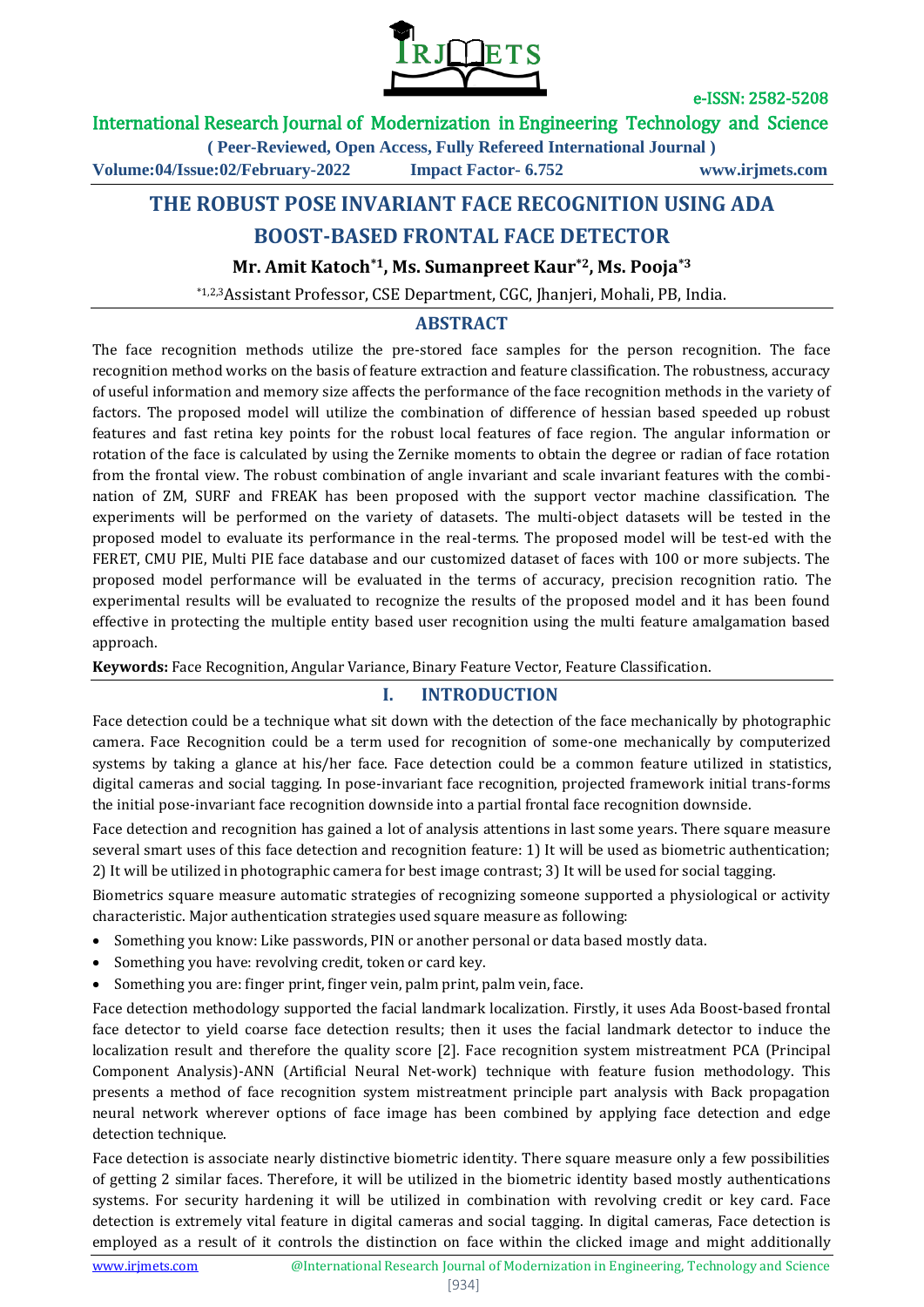

## International Research Journal of Modernization in Engineering Technology and Science

**( Peer-Reviewed, Open Access, Fully Refereed International Journal ) Volume:04/Issue:02/February-2022 Impact Factor- 6.752 www.irjmets.com**

facilitate to look at the clearer face than the press while not face detection. In social tagging, face tagging is employed to tag the individuals within the image or post. The human skin detection and face recognition mistreatment mathematical logic and Eigen face [3]. Analysis upon co-occurring face detection and recognition mistreatment Viola-Jones formula and Artificial Neural Networks for identification. The system utilized Viola Jones formula in police work faces from a given image [4].

In existing face detection algorithms, numerous face detection algorithmic program strategies use numerous face detection strategies like knowledge-based technique, feature invariant approaches, guide matching technique and look based mostly strategies. During this projected algorithmic program, we tend to square measure victimization guide matching face detection technique. Data based mostly strategies uses the already programmed characteristics to detection the face, whereas look based mostly technique learn the face shapes by reading numerous coaching templates. Feature invariant technique uses the article options for the feature detection in a picture. Guide based mostly technique uses the active guide comparison, which offer the foremost correct ends up in case of face detection.

In signal process or image process their square measure variety of strategies for guide matching square measure used for numerous functions. In example of Google image search, the algorithmic program used could be an image guide matching algorithmic program. In speaker detection application, there square measure numerous voice guide matching algorithms square measure used for numerous properties of voice. All of those guide matching techniques encompass numerous tiny feature code segments. These feature code segments could supply noise reduction, light-weight standardization, laptop vision anti blurring, feature extraction, feature analysis or feature detection.

Out of those all-guide matching options; the favored among all is cross correlation and their square measure numerous cross correlation algorithms used for the guide matching. There square measure normalized crosscorrelation and generalized cross-correlation. Normalized cross-correlation for image-processing applications during which the brightness of the image and guide will vary thanks to lighting and exposure conditions, the photo-graphs will be initial normalized. This is often usually done at each step by subtracting the mean and dividing by the quality deviation.

Image cross-correlation compares 2 image matrices supported numerous mathematical techniques. Cross correlation in pictures will be based mostly upon numerous image characteristics like color patterns, color pixels, matrix coordinates, etc.

A generalized cross-correlation adds a windowing (or filtering) perform before the inverse rework. Its purpose is to boost the estimation of the time delay, counting on the precise characteristics of the photographs and noise (broadband or narrowband interference, Gaussian noise, etc.). Since there square measure many alternative varieties of pictures and noise, there square measure many alternative window functions (eg. SCOT, Ekhart, etc.) all is intended for specific issues. Understanding these variations aren't trivial, neither is correct calculation of the window perform. They're usually proscribed in graduate-level time delay estimation or sonar/radar courses within the signal process.

## **II. RELATED STUDY**

The existing model is known as Patch-based Partial Representation (PBPR) with Multi-Task Feature Transformation Learning (MtFTL), collectively PBPR-MtFTL.The existing face recognition scheme is based upon the robust patch-based face represen-tation scheme is utilized for pose-invariant behavior in order to create the flexible face recognition model. To solve the patch problem the existing model uses the transformation dictionary which is learnt using the multi-task proposed solution. The trans-formation dictionary provides the capability of rotating the hu-man face in order to rotate it into different angles for robust face recognition engine. The existing model has posted the over-all accuracy of nearly 92%. The accuracy is considerably lower and the existing state-of-art system is not ready for deployment on the live face recognition applications. The existing system is utilizing the principle component analysis (PCA) which is not very much capable of working on the rotated poses in various degree tilt. The existing model is not very capable of working on the faces rotated to the angles between the -45 and +45 degree.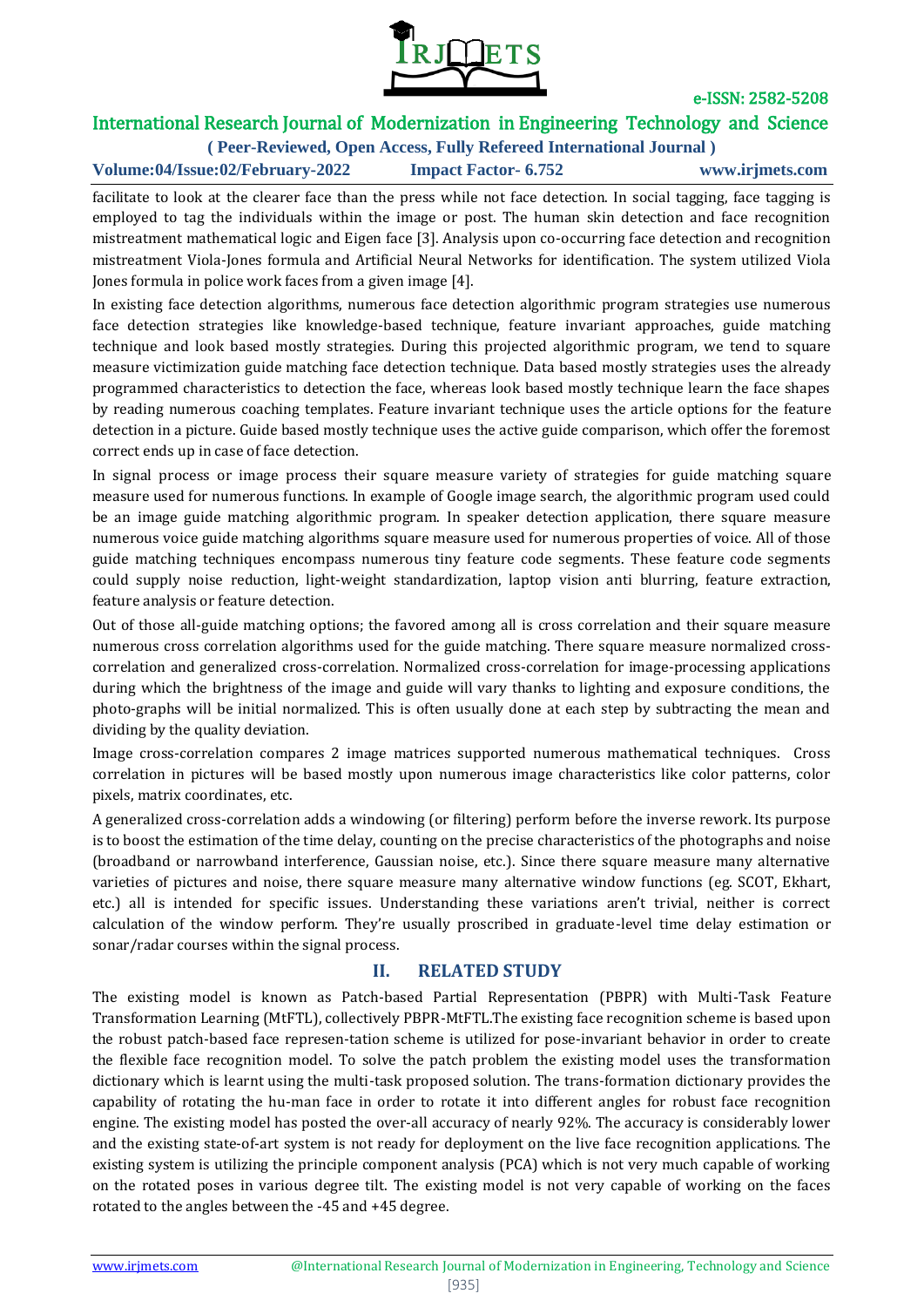

## International Research Journal of Modernization in Engineering Technology and Science

**( Peer-Reviewed, Open Access, Fully Refereed International Journal )**

**Volume:04/Issue:02/February-2022 Impact Factor- 6.752 www.irjmets.com**

## **III. METHODOLOGY**

- The system begins with the image acquisition method within which the image is loaded within the MATLAB that needs to be used with the new formula.
- The face observation technique is employed to detect and extract the face from the image to per-form the additional computations.
- The ROI needs to be dead fetched out of the loaded image to induce the higher results. Successive step is to observe the person once the face region ex-traction from the first image.
- The face recognition is that the method wants to determine the individuals by analyzing their face properties mechanically victimization pc driven algorithms.
- The cross-correlation mechanism is going to be used for the face recognition method. The face recognition technique can manufacture the results by matching the face options (low-level, color primarily {based} and form-based features) with the model information. Initially stage, a close literature study would be conducted on the present face detection and recognition techniques.
- Literature study can lead U.S.A. towards refinement the structure of the projected formula. The literature for face detection and cross correlation would be studied and completely different aspects would be learnt from the attitude of face detection. Afterwards, the projected formulas are going to be enforced within the MATLAB machine and an intensive performance analysis would be performed. Obtained results would be analyzed and compared with the present techniques.

#### **IV. CONCLUSION**

In this paper, we are proposing new and robust hybrid algorithm of skin color model for face detection and fuzzy neural network to recognize the detected face. Proposed hybrid algorithm would be provided with the high accuracy and low false positive result by using skin color model and high-speed processing to recognize the detected image by using fuzzy neural network. In future, we can execute the proposed hybrid algorithm in the MATLAB simulator.

#### **V. REFERENCES**

- [1] Ding, Changxing, Chang Xu, and Dacheng Tao. "Multi-task pose-invariant face recognition." Image Processing, IEEE Transactions on 24, no. 3 (2015): 980-993.
- [2] Liu, Peng, Songbin Li, Qiongxing Dai, and Haojiang Deng. "Face Detection Based on Landmark Localization." In Proceedings of the 4th International Conference on Computer Engineering and Networks, pp. 547-554. Springer International Publishing, 2015.
- [3] Chowdhury, Arnav, and Sanjaya Shankar Tripathy. "Human skin detection and face recognition using fuzzy logic and eigen-face."In Green Computing Communication and lectrical Engineering (ICGCCEE), 2014 International Conference on, pp. 1-4. IEEE, 2014.
- [4] Fernandez, Ma, D. Christina, Kristina Joyce E. Gob, Aubrey Rose M. Leonidas, Ron Jason J. Ravara, Argel A. Bandala, and Elmer P. Dadios. "Simultaneous face detection and recognition using Viola-Jones Algorithm and Artificial Neural Networks for identity verification." In Region 10 Symposium, 2014 IEEE, pp. 672-676. IEEE, 2014.
- [5] Toufiq, Rizoan, and Md Islam. "Face recognition system using PCA-ANN technique with feature fusion method." In Electrical Engi-neering and Information & Communication Technology (ICEEICT), 2014 International Conference on, pp. 1-5. IEEE, 2014.
- [6] Luh, Guan-Chun. "Face detection using combination of skin color pixel detection and Viola-Jones face detector." In Machine Learning and Cybernetics (ICMLC), 2014 International Conference on, vol. 1, pp. 364-370. IEEE, 2014.
- [7] C. Saravanan, M. Surender, "Algorithm for Face Matching us-ing Normalized Cross Correlation", vol. 2, Issue 4, pp. 930-934, IJEAT, April 2013.
- [8] Xinjun Ma, Hongqiao Zhang, Xin Zang, "A face detection algo-rithm based on modified skin-color model", CCC, vol. 1, pp. 3896-3900, IEEE, 2013.
- [9] AryazBaradaranin, Q.M.JonathanWu, MajidAhmadi," An efficient illumination invariant face recognition framework via illumination en-hancement and DD-DTCWT filtering", ELSEVIER, 2013.